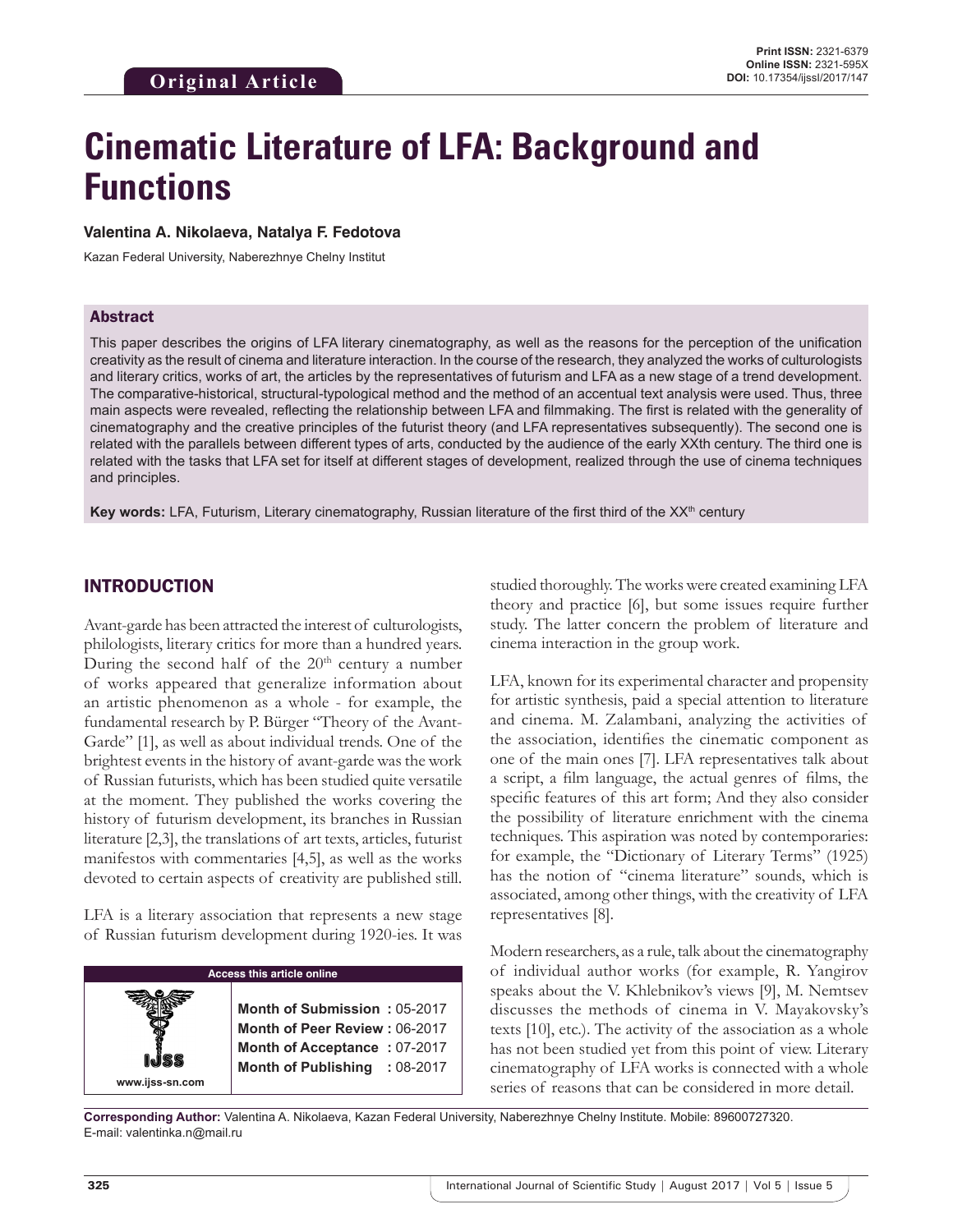#### **METHODS**

The empirical basis of research was represented by poetry and prose works (about 150), as well as by the articles and manifestos created by futurists and LFA representatives (including all published ones in "LFA" and "New LFA" journals). The comparative-historical method was used as the main one in the work. The studied phenomena were considered in dynamics and at different stages of development. The discovered facts were analyzed within the cultural context of the first third of the  $20<sup>th</sup>$  century, the parallels between different types of artistic creativity were drawn.

Besides, the structural-typological method and the method of an accentual text analysis were applied. This allowed us to draw the conclusions about the specifics of literary cinematography in the works of art and highlight innovative techniques and principles.

### RESULTS AND DISCUSSION

Literary cinematography in LFA works was conditioned by a number of circumstances that influenced directly or indirectly. First of all, it was related with the fact that the creative principles of LFA representatives coincided with the notion of literary cinematography in many respects.

Despite the fact that the issue of cinema and literature mutual influence was raised by researchers since the beginning of the 20<sup>th</sup> century, the concept of "literary cinematography" is not clearly defined still. Modern researchers [11-13] characterize it in general as a set of certain characteristics inherent to cinema, but used in artistic literature. In this case, the fact of cinema direct influence on literature is not necessary; The author's manner of thoughts presentation is important, the emphasis is on the visual origin.

One of the main principles of literary cinematography is the dynamism of a plot development. It was singled out in 1920-ies by the creators of the "Dictionary of Literary Terms" [8]. In the works of the beginning of the XXIst century this feature is also significant. Thus, I. Martyanova speaks of a "dynamic observation situation" [11, p.8], T. Mozhayeva emphasizes that a cinematographic text has a "dynamic character of an objectified narrative" [12, p. 9].

Dynamism is a key concept in LFA theory. It was significant even during the period of futurism development, whose representatives sought to approach the future, to convey the accelerating rhythms of our time. LFA representatives emphasize this fact in the first issue of their magazine: "<.> futurism put dynamics at the heart of the matter" [14, p. 19] - and claim that they will adhere to the indicated position. Many works of the association have a dynamic origin; This is also manifested in the way a story is plotted (a rapid change of events), and in the manner of a text organization (the fragmentation into small paragraphs), and in the choice of linguistic means (ellipses, nominal sentences, etc.), which helps to create a sense of continuous movement. LFA representatives recommend the authors to pay attention to this principle and evaluate the texts, relying on it.

A dynamic narrative is created through the use of editing. This is also a characteristic feature of a cinematic text. Using the combination of different plans, the pieces of space and time, the statics and the linearity of a plot development is removed. An editing organization of a text was characteristic of modernism as a whole [13, 15], but in the works of the futurists and, subsequently, in LFA representative works it was presented especially clear. Thus, Mayakovsky's poem "About this" has a fast alternation of events, the hero moves from one point to another, at that a journey often takes place only in his mind and is portrayed as a real one. Space is compressed at first, and then it is expanded:

Moscow -

the fields were silent behind Moscow. Seas mountains are slender beyond the seas. The whole universe as if in binoculars, In a huge binoculars (on the other hand). The horizon straightened Evenly. Braid. They will pull tight with a string. The edge is one - I'm in my room,

You are in your room - the edge of another one [16, pp. 70-71].

These works were characterized by so-called simultaneousness, a simultaneous image of a whole series of events. An experimental nature of creativity, the attention to the spatial-temporal organization of a text resembles the principles of literary cinematography, in which these elements are also fixed.

There were also indirect links between the creativity of the association and cinematography. These include, for example, the love of Futurists and LFA representatives for progress and mechanics as people of the future.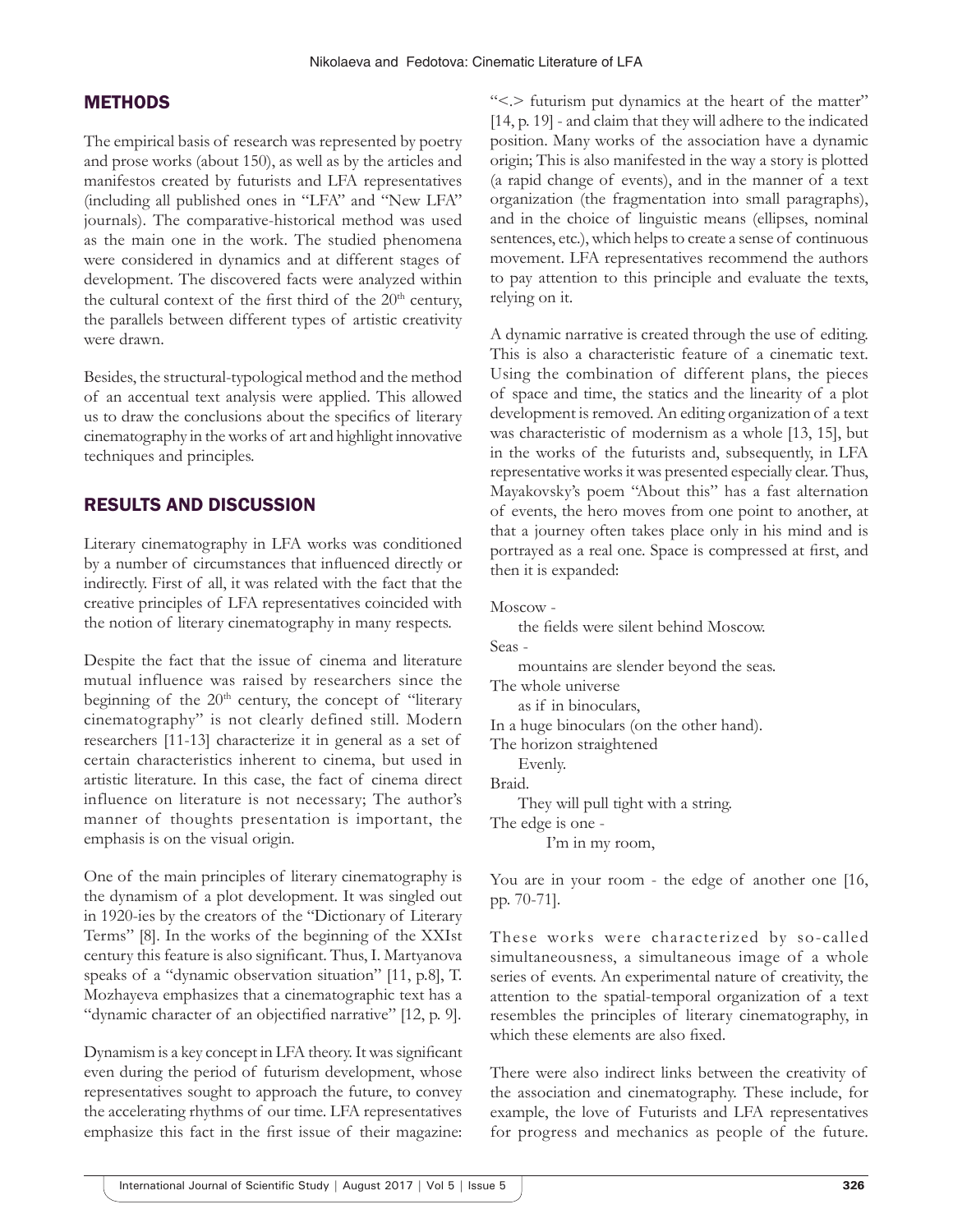A camera and a film "combined" with this trend in the minds of contemporaries: "An eye of a futurist and a cinematographic camera is the one thing" [Cit. acc. to 9, p.307]. LFA representatives considered the theoretical issues of cinema art, they participated in the creation of films at all stages of the process by themselves, so the association of "cinema futurists" consolidated during 1920-ies.

Also, the attention was attracted to the "boon" aesthetics of the works. Early cinematography repeated the features of folk art in many respects (typical subjects and images, an exaggerated depiction of emotions, affectation, the orientation of a tamper on the public mood, and not on еру events occurring on ф screen, etc.) [17]. Many artists at the turn of the XIX-XX centuries, including symbolists, acmeists, realists, showed interest in folk art, but due to their shocking manner of thought expression, futurists managed to draw the public's attention to themselves. They use different features of the "popular" presentation: there is some naivety in the works, a deliberate simplicity, and the dialogue with an audience (sometimes literal one), and cheekiness, the play on emotions, etc. The researcher S. Dadswell, considering the works of the futurists, noted the "carnival" laughter in them [18]. These features manifested most clearly in theatrical productions of the trend, and they were also well noted in ordinary art texts.

Finally, the main reason of LFA literary cinematography was the desire of the association members to bring the elements of cinema into the works. This was related to the tasks of the group, and at different stages of LFA development different priorities are at forefront. There are two main periods in the history of LFA.

The first stage (1922-1925) is characterized by the development of the avant-garde principle in new reality terms. LFA representatives had to develop new principles of a text composition and a plot narration, to transform life using their creativity. And with this purpose they turn to cinema art, noting its special spatial-temporal organization. Back in the 1910-ies futurists borrowed some techniques, for example, reverse shooting. R. Yangirov, considering it in the texts of V. Mayakovsky, A. Kruchenykh, A. Shershenevich, V. Khlebnikov (who introduced the term "The world from the end"), came to the conclusion that it helped to make the works spectacular, and also allowed to express a special worldview [9]. During 1920-ies LFA representatives use an influx, a sharp transition from one scene to another, an accelerated and slowed down narrative tempo, etc. This was especially evident in LFA prose, which reflected the theoretical representations of the group most consistently.

Another principle of literary cinematography - an image of an observation situation - became the main one during the second stage of LFA development (1925-1928). It was used initially, but became more noticeable due to the change of the association tasks. LFA depart finally from the avant-garde principles and participate in the development of socialist realism. They still talk about the need to create a new type of works, but now they reject the very value of art. They proclaim a newspaper a modern epos, they affirm the priority of the journalistic and analytical origins over an artistic one and oppose imagination. LFA prose of that period is dominated by travel essays, which largely reflect the principles of cinematography (the first such a work was named by the author as "the path to a film" [19]). The advantage of cinema was in its clarity, the ability to set a certain angle of view, simply providing the pictures from life (as it happened in popular cinema magazines) - and the LFA representatives tried to embody these features into their poems and prose. The authors of travel essays stressed that everything described is absolutely real, all the details correspond to reality and their routes can be easily repeated. The narrative is dominated by the present, the effect of presence and a direct hero observation is created in a text. This is also a characteristic feature of cinematography, noted in a number of studies [12,13]. But despite the indicated removal of the author from an artistic comprehension (he provides the record of life to his readers, and not the result of its generalization), the LFA representatives tried to develop a certain perception of a text (and more globally - the life of the country). For example, S. Tretyakov's essay states that a reader must change the "a consumer's eye" to "production", and then an opening picture will "dictate the brain the reflex of admiration" by the activity of socialists [20, p.24]. So the appeal to the principles of modern cinema art helps LFA representatives to implement an agitation task.

## **CONCLUSIONS**

The origins of the literary cinematography of LFA, as well as the perception of the association as cinematic one are associated with various reasons. First, there were points of contact between the principles of futurism (and then LFA) and the theory of cinematography. These include the desire to give dynamism, the specific spatial-temporal organization of works and the editing nature of the composition to a text.

Secondly, it is possible to note the moments that bring the trend creativity closer to the cinema art of the beginning of the  $20<sup>th</sup>$  century. This is a folk, "farce" atmosphere, implemented in different versions, as well as the attention of futurists to technology, progress and the world of